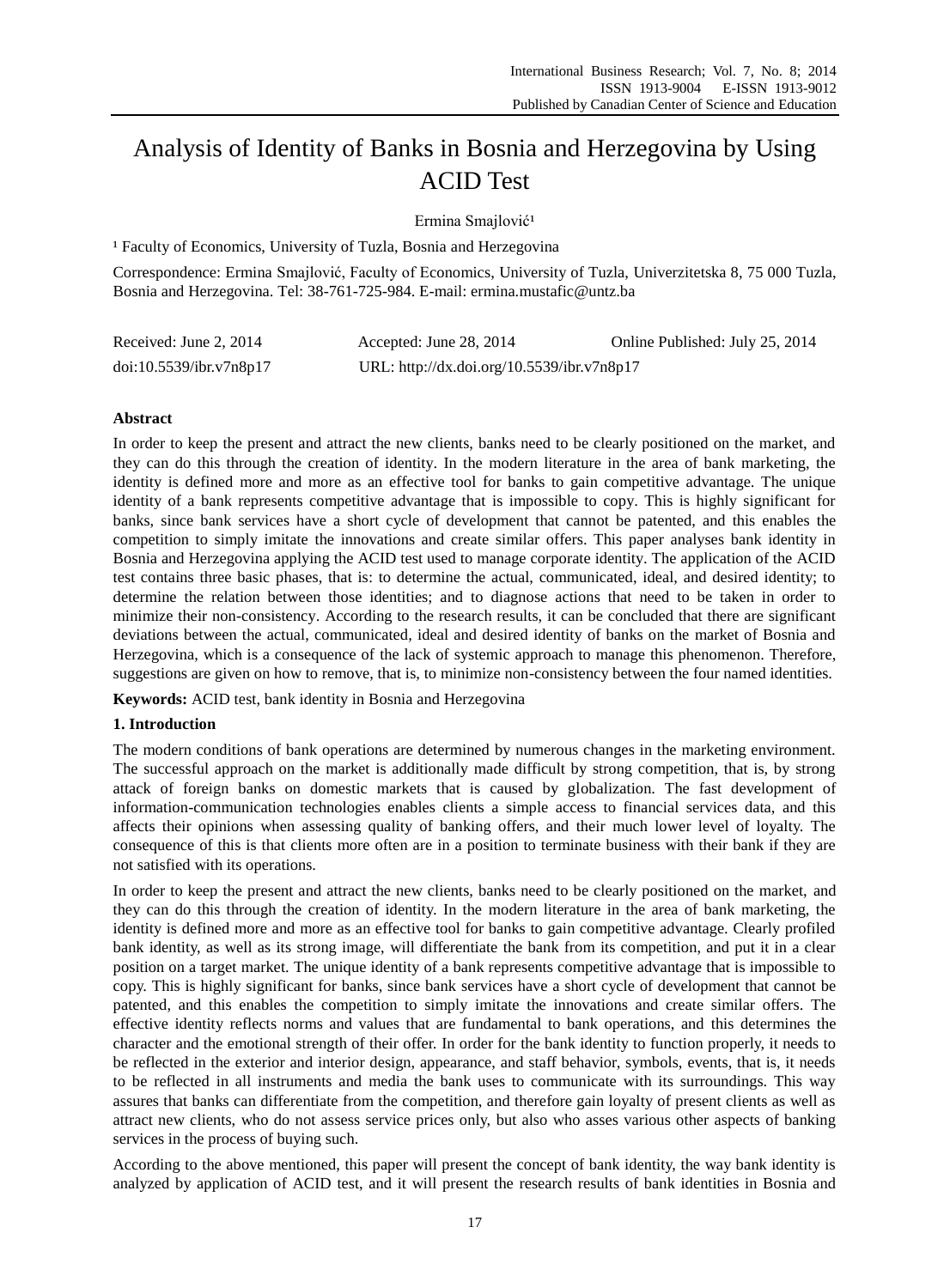Herzegovina (B&H).

## **2. Conceptual Determination of Bank Identity**

A large number of authors have conducted researches on the topic of corporate identity. Therefore, literature in this scientific field contains numerous determinations of this phenomenon. Since corporate identity is defined within the frames of different theories, its numerous determinations do not lead to enlightenment of this phenomenon, but they rather create even larger confusion. Still, identity definition can be made through their analysis, in which the relationship is made with the corporate personality or character that evolved into a more complex form in time and this form lies in the multidisciplinary approach.

Corporate personality covers the subject in the deepest way. It is the soul, the persona, the spirit, the culture of the organization that is manifested in some way. Corporate personality is not necessarily something tangible, something that can be seen, felt, or touched – although it could be. The tangible manifestation of corporate personality is the corporate identity. The identity is the one who projects and reflect the reality of corporate personality (Olins, 1978, according to Cornelissen & Harris, 2001).

Corporate identity is a term that is most often used to determine a program of communication and change that a company needs to take along with its external consultant. In fact, this term describes itself in the most precise manner. Identity of an organization is comprehension on one self – very similar to our comprehension of our own identity. Therefore, identity is unique. Identity of an organization consists of its history, beliefs and philosophies, its nature of technology, its property, people, management personalities, its ethical and cultural value, and its strategy (Ind, 1996). Identity includes the ways in which a company wishes to identify itself or in which it wishes to position its product (Kotler, 2001).

Some authors feel that there are differences between definitions of corporate identity, made by theoreticians and practitioners. This way, Melewar and Jenkins accent that the definitions of practitioners are more focused on the visible aspects of identity, which are easily managed. As an example, they present the definition of corporate identity in which the identity is determined as presentation of an organization towards its various stakeholders and way to differentiate its own organization from all other organizations (Marwick & Fill, 1997, according to Melewar & Jenkins, 2002). The focus on the significance of corporate identity in business practices, and the role significance plays in the determination of its definition can be recognized in the works of German authors, Birkigt and Stadler (Note 1), as well.

Through the analysis of mentioned definitions of corporate definition, the following observation can be made:

- $\triangleright$  There isn't a unitary attitude toward corporate identity.
- $\triangleright$  Authors define corporate identity according to their own goals and theoretical assumptions.
- $\triangleright$  Common variables of identity definitions: personality, way to present, behavior, communication, etc., can be recognized.

It is important to mention the strategic significance of identity that enables differentiation from the competition and through that, it enables realization of competitive advantage which is hard to imitate. According to the previous analysis of definitions of corporate identity and adopted assumptions, the following conceptual determination of bank identity can be made.

*Bank identity is an assembly of specific, interrelated characteristics, determined by culture and business orientation, presented to the internal and external public, through communication, behavior and design.* 

An effective identity reflects norms and values that business operations are founded on, and this determines character and emotional strength of their offer. In order for the bank identity to function properly, it needs to be reflected in the exterior and interior design, appearance, and staff behavior, symbols, events, that is, it needs to be reflected in all instruments and media the bank uses to communicate with its surroundings. Only through permanent placement of chosen message for the public, can a bank affect the perception of its clients, that is, create a wanted bank image.

#### **3. Basic Theoretical ACID Test Settings**

For systemic analysis of bank identities, it is necessary, before all, to determine an adequate approach to their research in analysis. Especially in this aspect of managing identity, many researches have been conducted by eminent scientific and consulting individuals in this field. One of the most recent accomplishments in this research field is the ACID Test of Corporate Identity Management (Figure 1), developed by Balmer and Soenen in 1999.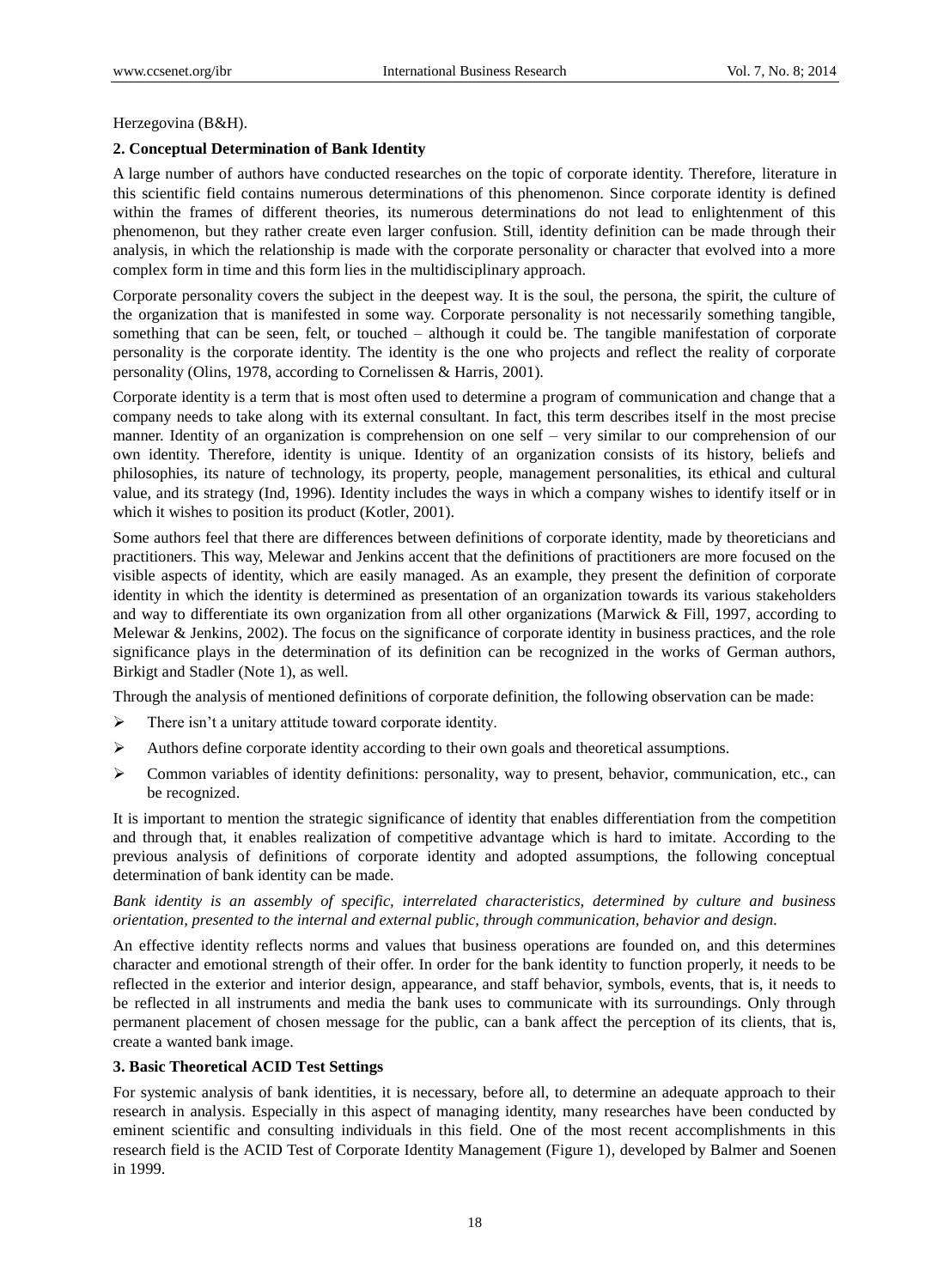

Figure 1. ACID Test of corporate identity management<sup>TM</sup> (Fox, Balmer & Wilson 2001)

The approach to development of this method was strategic and multidisciplinary, instead of the traditional approach to corporate identity as a discipline whose basic communication is based on graphic design. There are four types of identities distinguished in the ACID Test: actual, communicated, ideal and desired. These differences are made in accordance with the complex structure of corporate identity, and they have to be taken into account by managers in the stages of its planning and analysis. They are defined in the following way (Fox, Balmer & Wilson 2008):

- *Actual Identity*: what is an organization;
- *Communicated Identity*: how is an organization perceived by public, and how is an organization communicating;
- *Ideal Identity:* optimal positioning of an organization on the market;
- *Desired Identity:* identity that is tried to be developed by the executive manager or the board of directors.

The application of the ACID Test takes places in the process with three basic phases, that is: 1) to determine four different identities, 2) to determine the relation between those identities, and finally 3) to diagnose actions that need to be taken in order to minimize their non-consistency. It is anticipated that these stages have to be "followed by managers and consultants in order to recognize necessary changes and to risk what is urgent, important, and what is simply desired". Table 1 presents research areas and techniques used to collect data, as suggested by Balmer and Soenen in the frame of this model.

| <b>Identities</b>        | Identity Elements that Need to be Researched                                                                                                                                                                                                                                   | Suggested Techniques for Data Collection                                                                                                                                                                  |
|--------------------------|--------------------------------------------------------------------------------------------------------------------------------------------------------------------------------------------------------------------------------------------------------------------------------|-----------------------------------------------------------------------------------------------------------------------------------------------------------------------------------------------------------|
| <b>Actual Identity</b>   | Internal values<br>Service characteristics<br>History<br>Structure<br>Management style                                                                                                                                                                                         | Structured survey<br>Internal semi-structured interview<br>External semi-structured interview                                                                                                             |
| Communicated<br>Identity | Corporation reputation at different stakeholder groups<br>Total corporation communication (marketing management,<br>organization communication, and non-controllable communication,<br>ie. Staff behavior, press comments<br>Visual identity                                   | Assessment of visual communications<br>Internal semi-structured interview<br>External semi-structured interview<br>Media coverage analysis (local and national)                                           |
| Ideal Identity           | Strengths and possibilities<br>Optimal corporation position<br>Optimal corporation values and philosophy<br>Optimal product and service characteristics<br>Optimal organizational structure<br>Optimal market coverage<br>Optimal corporate behavior<br>Trends in surroundings | Strategic analysis of the company and the<br>branch it belongs to:<br>SWOT analysis<br>PEST analysis<br>Analysis of statements of external market<br>research<br>Analysis of internal strategic documents |
| Desired Identity         | Top management's vision<br>Founders and most important shareholders' vision<br>Other stakeholder groups' vision                                                                                                                                                                | Internal semi-structured interview<br>Analysis of internal communication and<br>strategic documents                                                                                                       |

Table 1. Presentation of chosen methods in ACID test application (Fox, Balmer & Wilson 2001)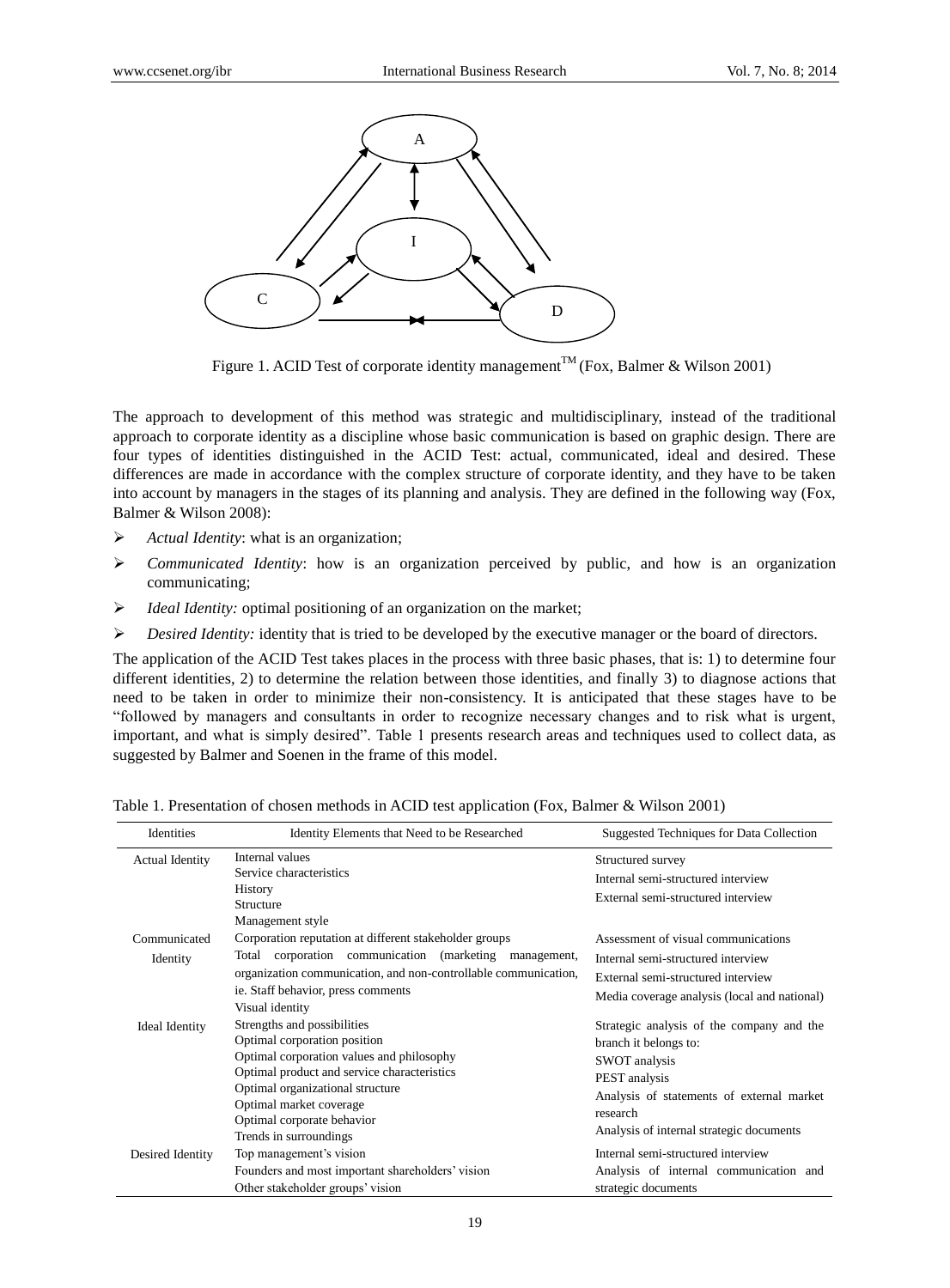The research on mentioned operation aspects would be the first step in the determination of bank identities with the application of ACID Test. In the scope of the analysis of the actual bank identity, its fundamental values would be determined, the values that differentiate it from the competition. The communicated identity would show the communications approach of banks with their internal and external surroundings. The ideal identity would determine the optimal position of banks in regards to their competition, while the top management and the board of directors would provide their vision of the desired identity (Note 2).

The second step should determine interaction between set identities, as shown in Figure 2.



A=actual identity C=communicated identity I=ideal identity D=desired identity

Figure 2. Red ACID test process (Fox, Balmer & Wilson 2001)

According to the presented above, banks should determine six interactions between set identities. Through the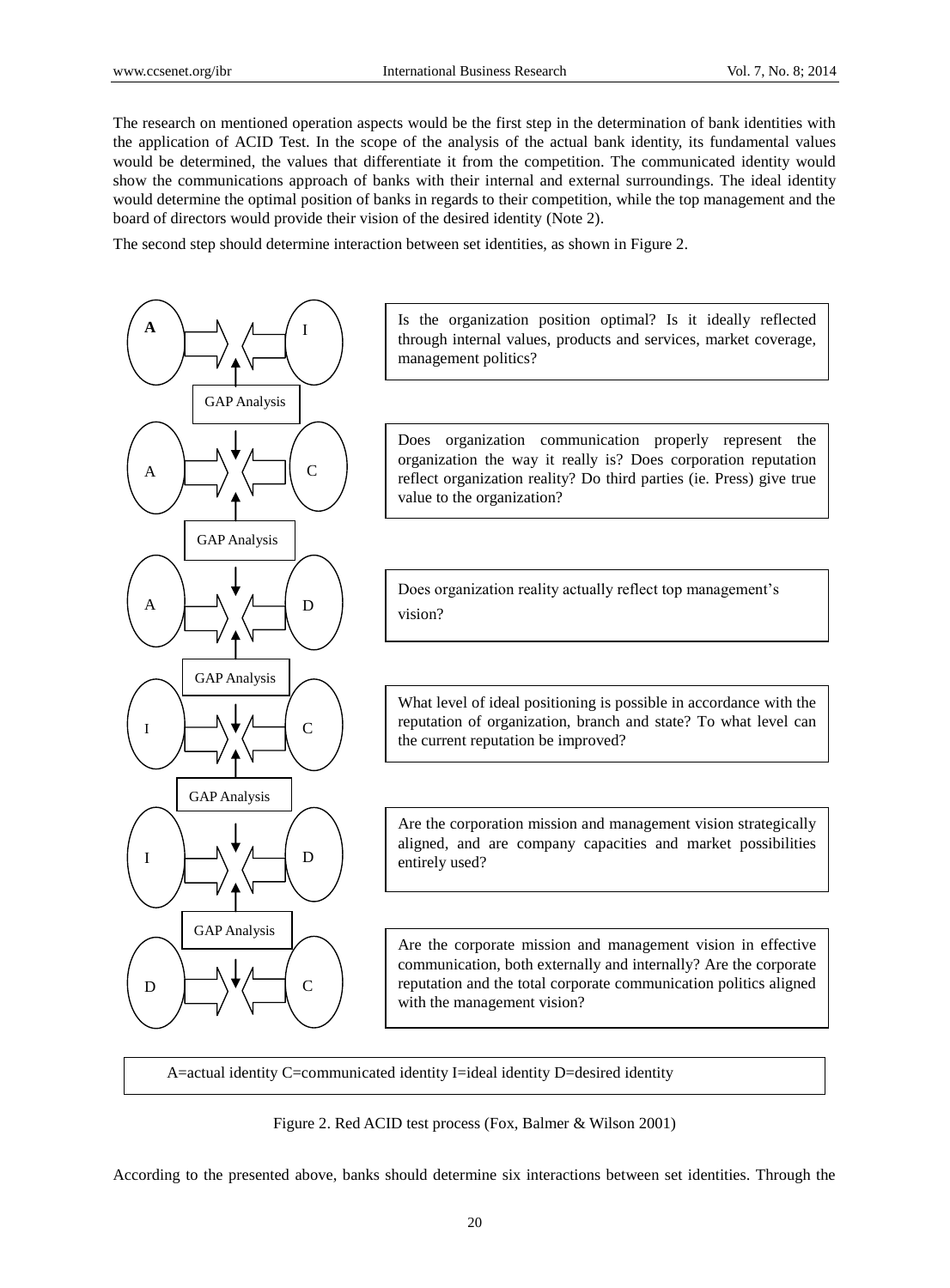interaction of the actual and the ideal identities of banks, the level of current position deviation from the ideal position could be determined; the relation between the actual and the communicated identities of banks would determine the efficiency of bank communications; and by comparison of the actual and the desired identities of banks, the level of current position deviation and the top management's vision could be determined. Interaction of the ideal and the communicated identities of banks would determine possible ideal position on a certain banking market, and relation between the ideal and the communicated identities, and the ideal and desired identities of banks would point in the direction of possible unused capacities and possibilities. Interaction between the communicated and the desired identities of banks would determine the level of deviation between top management's vision and total bank communications. According to the results gained by application of the ACID Test, banks could develop and implement strategies that would enable them to minimize deviations at certain levels, and with that, create the desired identity.

Recognition and analysis of different bank identities requires multidisciplinary approach to the research issue as shown in Table 1. According to the Table, it can be determined that Balmer starts from the assumption that different identities need to be observed in different time frames, as each one of them undergoes special management field. In accordance with this attitude, bank identities need to be observed in present, where their analysis should be related to bank operation strategies, organization cultures and structures, styles of leadership and management of bank communications. The communicated identity of banks should be observed in all three time frames. The way secondary bank communications were managed in past, determines present communicated identity, as the controlled communications in present determine the future communicated identity. Opposite to that, primary communication of banks with its surroundings through the 7P's directly reflects the present communicated identity. In the scope of the precipitated identity, banks should analyze the way their image and brand management in past reflected on the client perception in the present. The ideal identity banks can realize in the future by creation and implementation of adequate marketing strategies that would enable them to use all the existing chances in their surroundings. The desired identity represents the vision of the bank leaders who will strive to realize it in the future.

#### **4. Analysis of Research Results on Bank Identities in Bosnia and Herzegovina**

#### *4.1 Methodological Basis of Conducted Research*

In the past fifteen years, banks in B&H have faced numerous changes in operations. By the end of the war, the economy of B&H found itself in the process of transition and privatization, and banks had to make additional efforts to adapt to operations in the conditions of the finalized process of privatization of the banking sector and the deregulation of economic activities. On the banking market in B&H, many significant changes took place that can be seen also in the consequences of globalization, that is, in the emerging nature of significant number of foreign banks, which resulted in the strong competition in the frame of this sector. In such conditions, banks need to develop strong competitive advantages that would enable them market growth and operations stability. In the scope of analysis of the banking market in B&H, it is necessary to emphasized that it is divided into Federation of Bosnia and Herzegovina (F B&H) and the Republic of Srpska (RS), and also that these two entities do not undergo the same legal regulations. Therefore, two regulatory agencies are formed that supervise bank operations in FB&H and RS. With this in mind, bank operations in B&H are territorially limited to one of the entities. According to that, certain number of banks that operate in both entities had to form sister banks such as: Volksbank BH and Volksbank a.d. Banja Luka or Hypo Alpe-Adria-Bank d.d Mostar and Hypo Alpe-Adria-Bank a.d. Banja Luka. Besides the geographical segmentation, the banking market can be segmented into markets of final and operation demand. The market of final demand is most often segmented on the basis of demographic and socio-economic characteristics, such as: age, level of education, personal income, and such. With this, banks usually form certain client groups that can use their services in special conditions. This privileged position can be experienced employees of public authorities, as well as employees of larger companies who have special business arrangements with banks. On the side of operation demand, there are micro, small, medium and large companies and public authorities and institutions. Having this in mind, banks have to execute market segmentation in order to create marketing program that will fit their clients' needs.

This research has formed an attitude that in the conditions of dynamic environment and sharper competition on banking market, banks need to build sustainable competitive advantages. Since specifics of banking services determine complexity of their differentiation, only through identity management can banks achieve the competitive advantage. By creating and sustaining strong identities, banks are clearly differentiated from the competition and are clearly positioned on the market. The basic advantage of bank identity is their uniqueness, that is, impossibility to copy.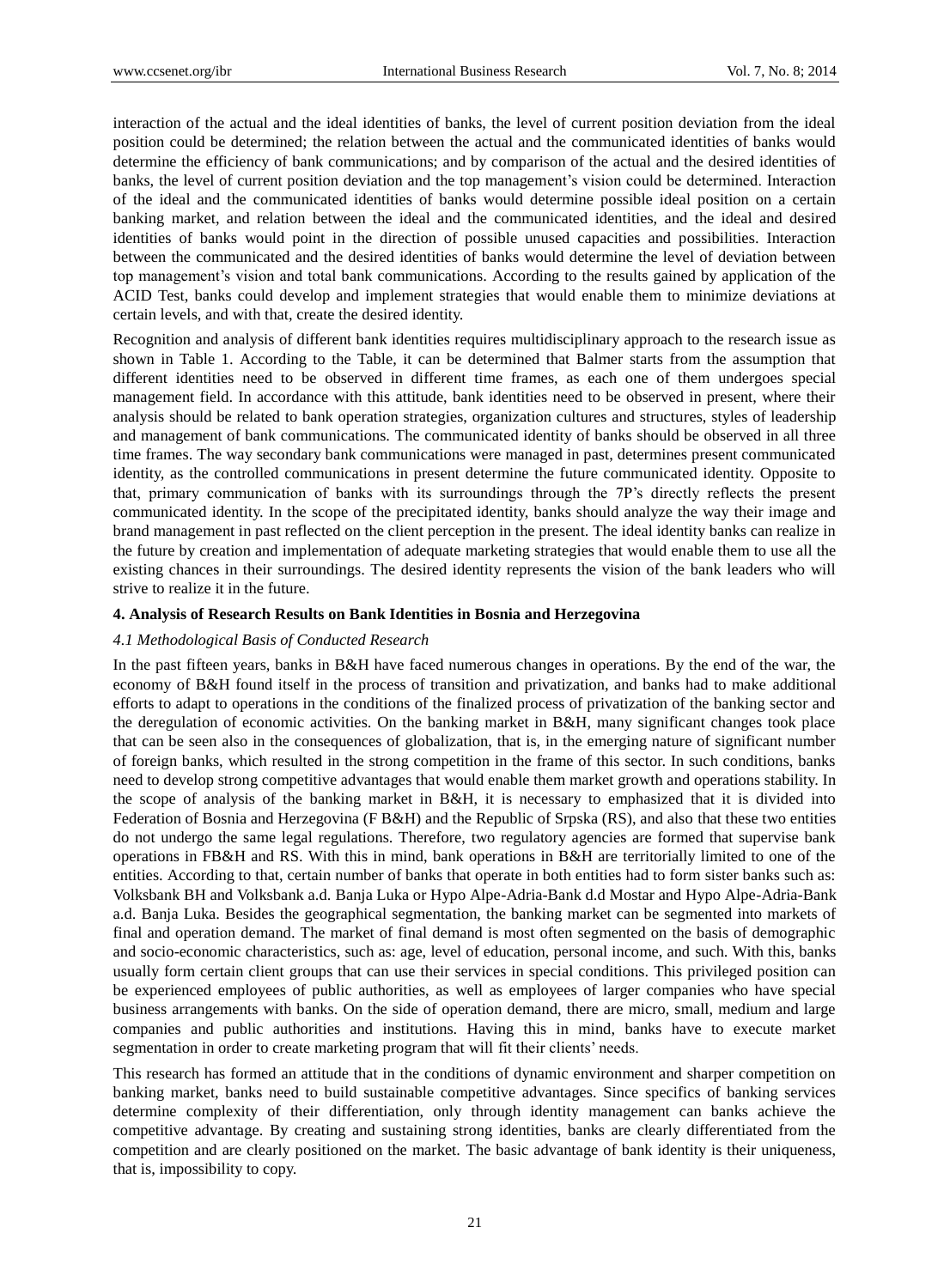Issues associated with bank identity research can be seen in the following:

- $\triangleright$  Bank identity can be seen from various perspectives through various time dimensions:
- $\triangleright$  Complexity of bank identity requires multidisciplinary approach to research;
- $\triangleright$  Identity is multidimensional, that is, it is made up of numerous qualitative and quantitative characteristic, and this highly affects the complexity of its research;
- $\triangleright$  Complexity of research is increased with the increase of the number of observed banks;

The presented issues of research show us the scope and the complexity of research of bank identities. To conduct this research of bank identity in its full form taking into consideration (almost) all its aspects, would overcome our framework, therefore, we decided to limit our research. The limits of the research are seen in the following:

- $\triangleright$  Research will be conducted on the area of B&H;
- $\triangleright$  Bank managers and staff will represent the segment of internal public.

We assume that the research, conducted with mentioned limitations, can shed light on relevant aspects of management of actual, communicated, desired and ideal identities of banks in B&H. As sources of information required for this research, we used secondary data, that is, publications and bank statements, bank web-pages, and primary data collected through conducted surveys.

The targeted group of this research consists of top managers of banks across B&H. On Central Bank's homepage (www.cbbh.ba), banks that operate in B&H are listed. In 2009, when this research was conducted, there were 19 banks operating in FB&H and 10 banks operating in RS. After that, we used these banks' homepages to gather information such as: addresses, phone numbers, webmail, and names of top managers of banks across B&H. Data was collected with a help of a survey that was sent out to top managers by e-mail. Data collected from the surveys was compared to data published on the banks' homepages. 22 managers were surveyed in total, which represents 75.86% of the total number in B&H.

For data analysis, collected through research, the following statistical scientific methods were used:

- $\triangleright$  Descriptive statistical analysis of collected data;
- $\triangleright$  Descriptive analysis of chosen data interrelation;

The analyzed results of the conducted research on bank identities on B&H market will be presented in the following paragraphs.

#### *4.2 Results Gathered through the Application of ACID Test in the Process of B&H Bank Identity Research*

Starting from the Balmer division of identities into *actual, communicated, ideal and desired,* in the framework of our research, we tried to establish their existence in banks that operate on B&H market. In the scope of research of *actual identity*, we researched the operations history of banks on B&H banking market, the basic values of bank operations, and their integration into mission and vision, their basic characteristics upon they differentiate from the competition, and manager's attitude on the most important criteria that makes clients choose a particular bank to do their business with. *Communicated identity* represents a way in which banks present their personality to their surroundings. According to the presented above, this segment of research was focused on determination of instruments and media of bank communication with its surroundings. Through that, we tried to determine the size of attention that banks give to their audio-visual characteristics of identity, such as: logo, colors, architectural solutions and slogans, and development of the bank brand. The way it is communicated with staff, and the way of motivating the staff was additionally researched. In the scope of research of communication of banks with their external surroundings, we tried to determine which media were used, do they present themselves as sponsors, and if they research the effects of their communication. Through the research of *ideal identity,* we tried to determine if banks have set marketing strategies, and if they follow competition operations and client satisfaction. *Desired identity* represents a way in which banks desire to be precipitated in their surrounding, their desired positions on the market, and their desires toward certain market participation. Therefore, in this part of our research, we tried to determine bank desires in the named characteristics of operations.

#### *Actual Identity of Banks*

Having in mind that B&H is a country in transition, it is not surprising that banks went through numerous significant status changes, such as mergers with one or more banks, or takeovers by some other banks. Therefore, on banking market of B&H, banks that dominate are the ones who are operating in a very short time in our country. The analysis of bank operation traditions in FB&H showed that 80% of banks went through final status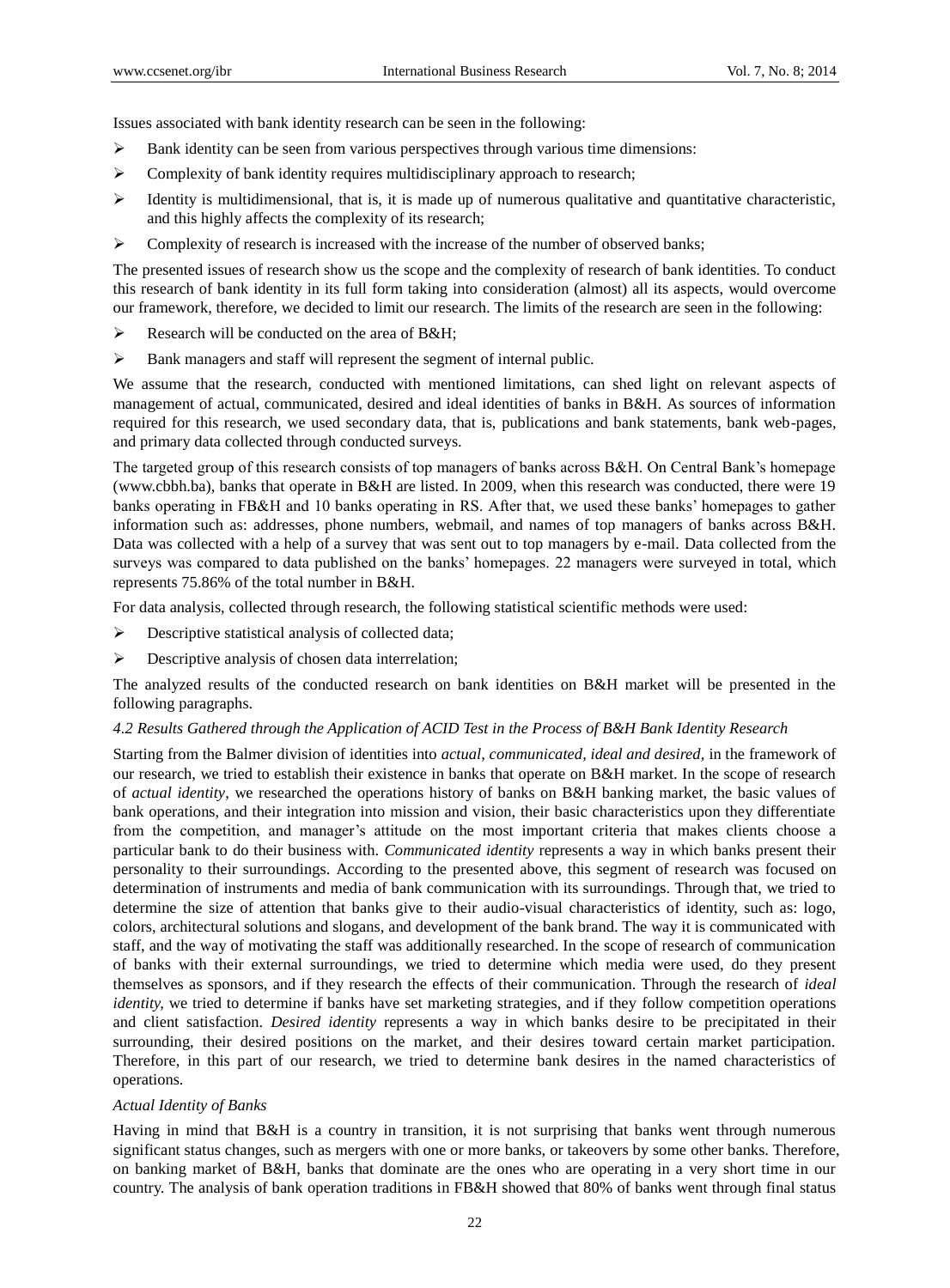changes in the period from 1999 to 2009.

When we researched the written documents of banks, presented on their official web-sites, we could determine that only 22.22% of banks defined their operations mission, while 14.81% of banks defined their vision. With that, the basic values that are integrated into bank vision were: improvement of operations quality, client focus, and contribution to the economic development of the country. In their visions, banks, before all, determined their anticipation to: satisfy clients' needs, and become modern banks among the leading banks in B&H. When we researched management style in banks, we gathered that 83.33% are team managers, while 16.66% belong to the medium management group. On the basis of gathered answers from the bank managers, it could be concluded that all the surveyed banks are anticipating entrepreneurial behavior, having in mind that 41.66% of banks have a more emphasized entrepreneurial organizational structure, while 45% of banks still have very emphasized bureaucratic organizational elements. Bank managers provided us with numerous various values that characterize the operations of their banks. The gathered values can be grouped into the following: quality staff (41.66%), loyalty (33.33%), security (33.33%), individual client approach (33.33%), tradition (33.33%), social responsibility (25%), and the application of new technologies (16.66%), and service quality (16.66).

Managers provided us with various characteristics that make their banks differentiate from the competition. Having in mind the large number and the variety of gathered characteristic, and the fact that they are ranked up to the fifth level, in this part, we will limit our focus on the mostly named characteristics (Figure 3.). Therefore, the most important or the first-ranked characteristics that managers listed were: security 16.66%, client proximity 16.66%, assortment quality 8.33%, staff quality 8.33%, and loyalty 8.33%. The most listed second-ranked characteristics of differentiation were: expeditivity 23.07%, assortment quality 16.38%, staff quality 8.33%, loyalty 8.33%, security 7.69%, client proximity 7.69%, and bank brand 7.69%. The third-ranked characteristics of differentiation were: bank brand 25%, assortment quality 16.66%, expeditivity 8.33%, staff quality 8.33%, security 8.33%, and client proximity 8.33%.



Figure 3. Basic characteristics on which banks differentiate from competition (Smajlović 2010)

*Communicated identity* represents a way in which banks present their personality to their surroundings. This segment of research was focused on determination of instruments and media of bank communication with its surroundings. Here, we tried to figure out the size of attention that banks give to audio-visual characteristics of their identity, such as: logo, colors, architectural solutions and slogans, and development of the bank brand. We additionally researched communication style with employees, and ways in which employees are motivated. In the scope of research on how banks communicate with their external surroundings, we tried to determine which media they use, if they play sponsor roles, and if they research the effects of their communication.

The research on management and motivation of staff has shown that all managers have an appropriate approach where the staff is introduced to their tasks and operation goals, as well as with criteria of the evaluation of their performance, and promotion conditions. But, it has been noticed that there is inadequacy in staff cash reward (41.66%) which usually negatively affects staff motivation to show extraordinary results in the scope of their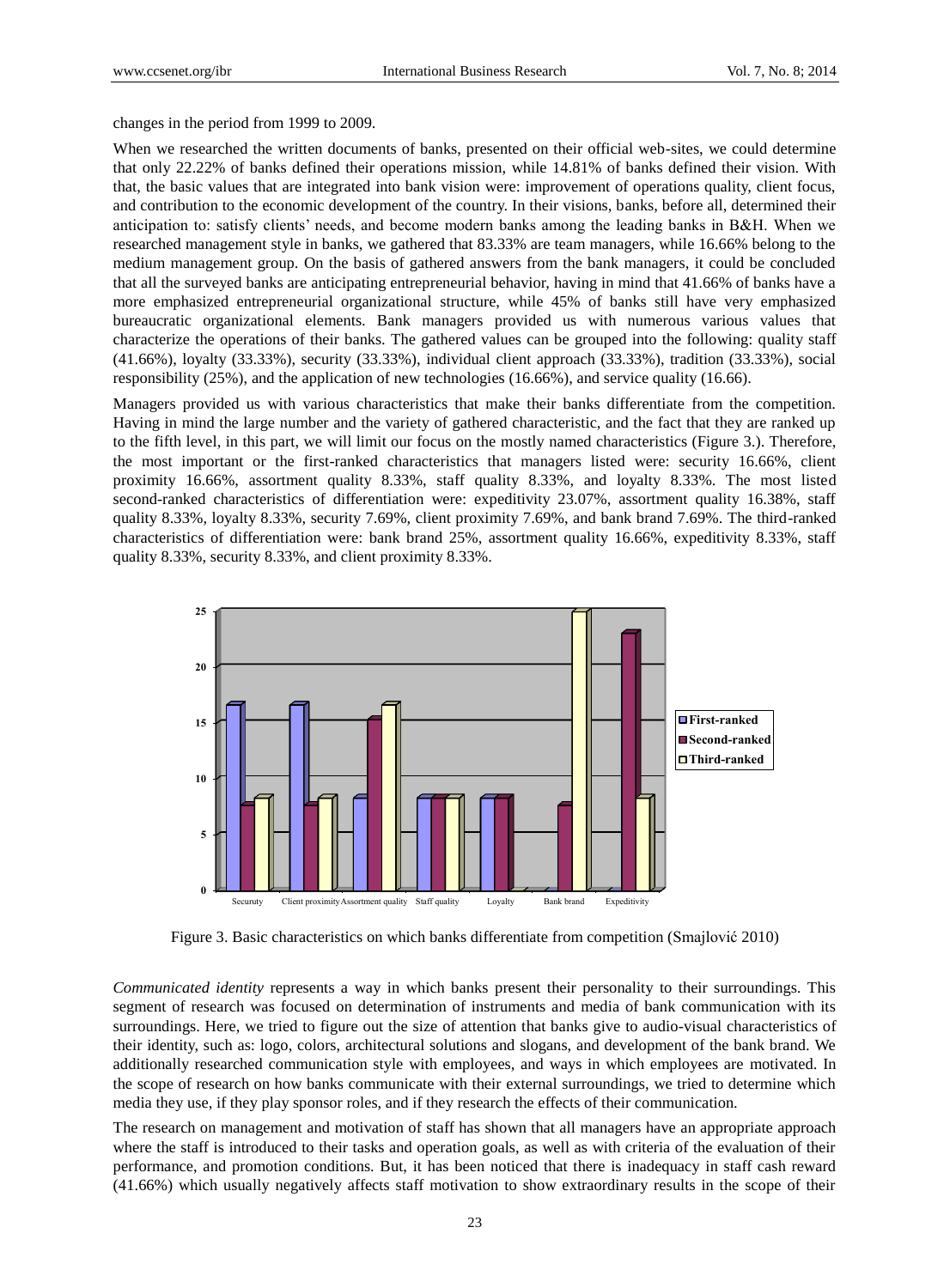operations. During the secondary research of bank web-sites, we concluded that 66.66% of banks have their slogan, while 88.88% of banks have clearly recognizable colors, while 96.29% of banks have their own logo. When constructing their offices and branches, banks especially emphasize modern design (83.33%), and adaption of their exterior and interior colors to the bank colors (83.33%). Besides that, banks try to emphasize an open approach (66.66%), and to protect the discretion of their operations (50%).



Figure 4. Architectual solutions in banks (Smajlović 2010)

From the total number of researched banks, 91.66% have stated that it sponsors different events. Most of the investments are made in sport activities, social functions and art, and the least investments are made to ecology and various television or other programs. It is necessary to emphasize here that from the total number of banks acting as sponsors, 100% of them sponsor art, 90.9% sponsor sports, while ecology, social functions and various programs are sponsored by 72.72% of banks. To communicate with their surroundings, banks use television as a medium the most with 91.66%, printed media with 83.33%, radio 83.33%, and Internet 83.33%, and billboards are used the least with 75%. The relative parts of total significance of a certain medium of communication that banks use to communicate with their surroundings are divided into television, printed media, and billboards, radio, and Internet.



Figure 5. Sponsored events (Smajlović 2010)

When we researched *ideal identity* we tried to establish if banks have certain marketing strategies, or if they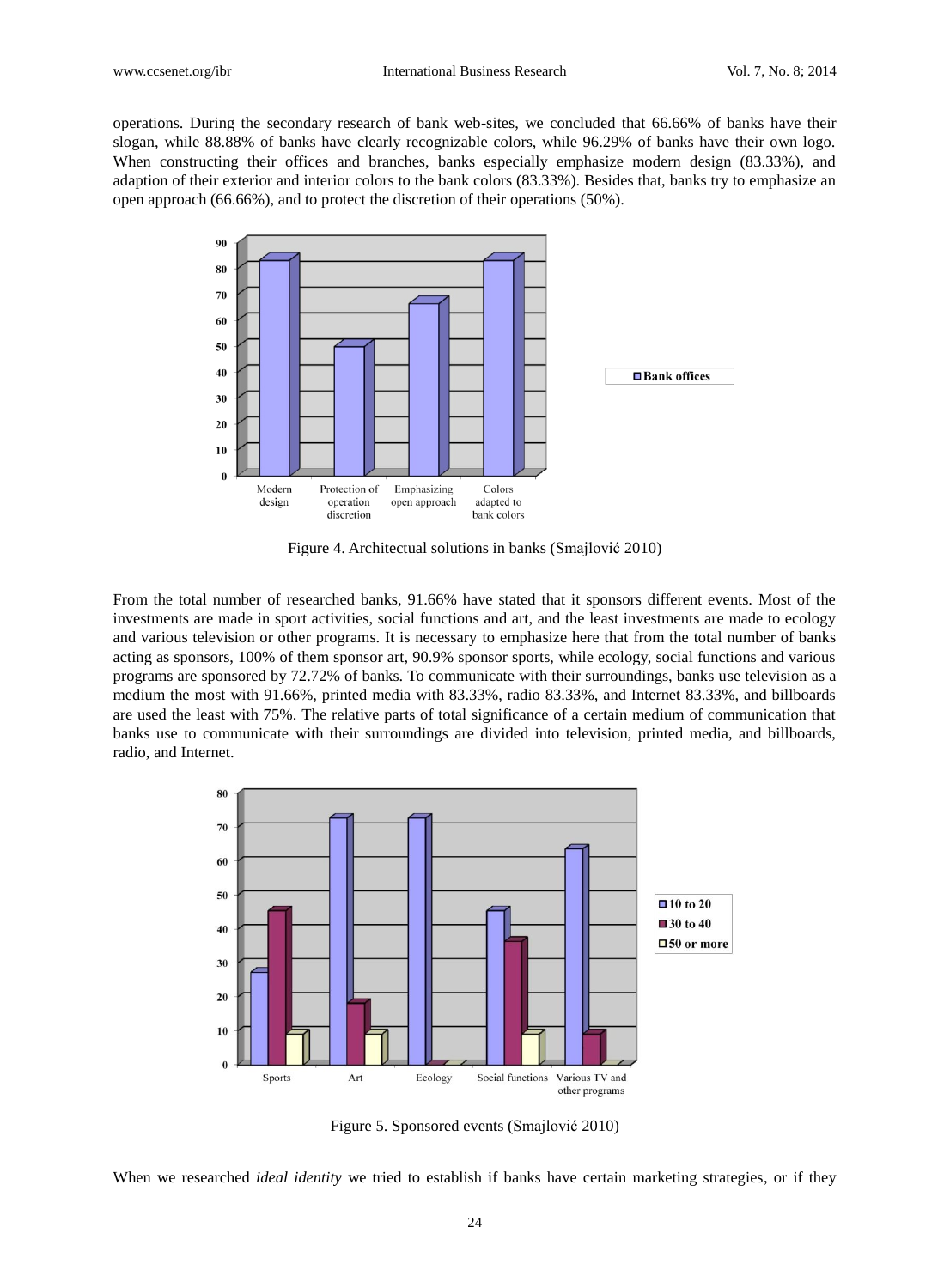monitor operations of their competition and client satisfaction. From the gathered information, we can conclude that 75% of the researched banks have written documents about their marketing strategies. From the total number of surveyed banks, 83.33% answered that they monitor client satisfaction, while all banks monitor the operations of their competition.



Figure 6. Desired perception of bank identity (Smajlović 2010)

*Desired identity* represents a way in which banks desire to be perceived in their surroundings, positioned on market, and how much of the market participation they desire to have. Managers of researched banks noted various characteristics of desired identity, which we grouped into six basic groups: Secure bank 20%, Domestic bank 13.33%, Bank with quality services 13.33%, Stable and reliable partner 13.33%, Bank that helps development of social community 13.33%, Bank with good client relationship 13.33%, and Strongest bank 13.33%.



Figure 7. Desired market position (Smajlović 2010)

From the total number of researched banks, 58.33% expects to be in the top five banks, 25% expect to be the leader on B&H market, 8.33% expects to be in top three, and 8.33% expects to be in the first eight banks. Banks with largest part (25%) expect to gain 8%, that is 10%, of market participation. Planned market participation of other banks has been equally divided (12.5% each) between 5%, 15%, 20% and 30%.

## **5. Conclusions and Suggestions**

On the basis of research results, it can be concluded that there are significant deviations between actual, communicated, ideal and desired identity of banks on B&H market, which is a consequence drawn from the inadequacy of systemic approach to managing this phenomenon.

To determine the general conclusion of this paper, we will argument further analysis of gathered results of this research. Data gathered by primary and secondary research show that the largest number of banks in B&H started their operations in the past ten years. Having this in mind, banks are in the process of identity and image creation and cannot rely on tradition of operations in B&H, but they rather justify themselves in terms of how long they existed. Another important piece of data in the process of analysis of actual identity is that banks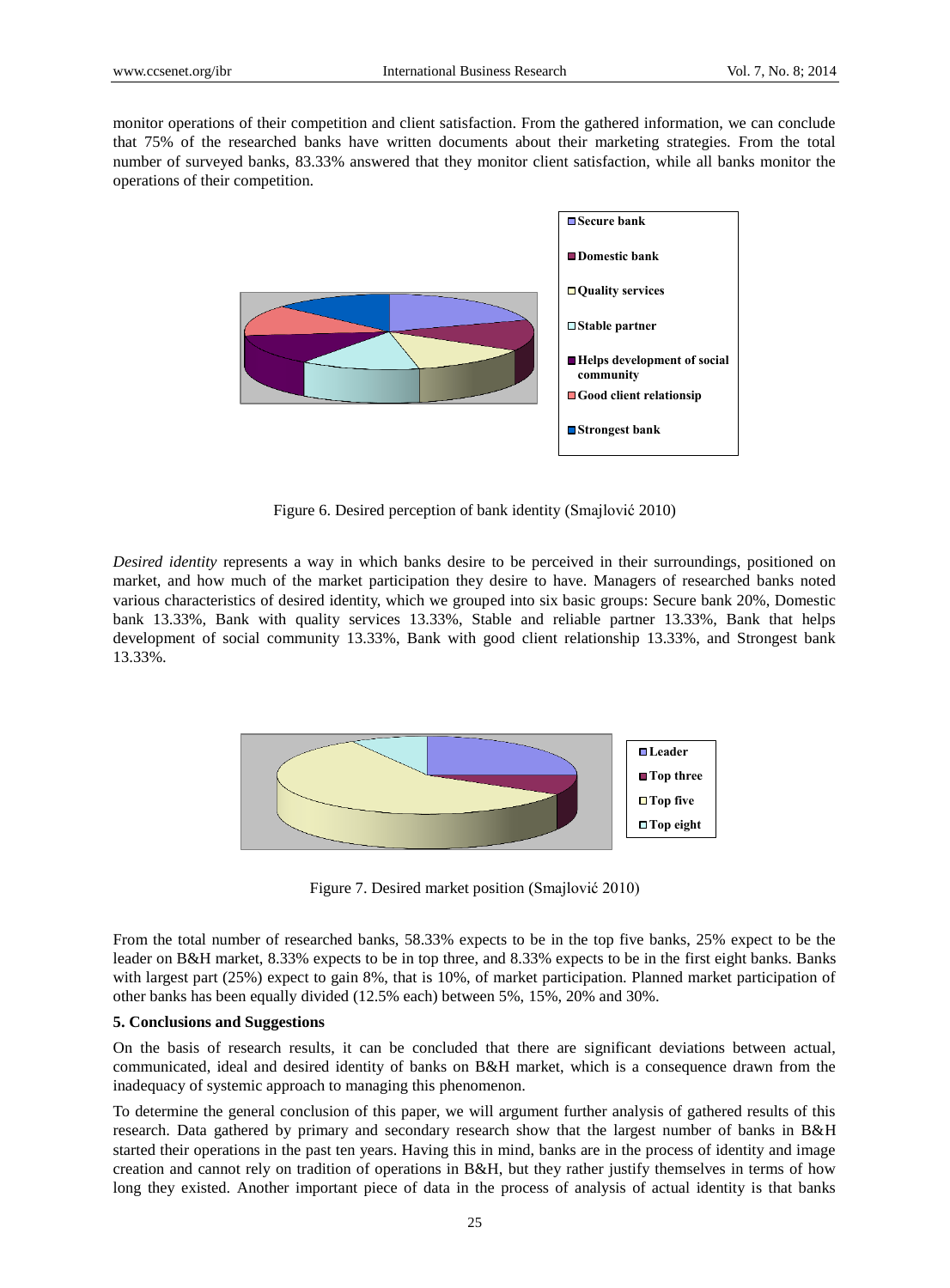significantly went through numerous status changes, such as mergers with one or more banks or takeovers by other banks. Therefore, the largest number of banks, with long tradition of operations in B&H, has completely or partially lost their identities. Because of these mentioned events on B&H market, a significant number of banks have been brought to the very beginning of the identity creation process. With that, banks usually used the following two options: transfer of the built identity from the country of origin in B&H or combination of identities of foreign banks with strong and recognizable identity of the domestic bank.

If we start off with the fact that all banks offer same or similar type of services, then it is clear that it is very hard to create strong identity and clearly recognizable image that will differentiate them from the competition and position them on the market. The primary research of characteristics, upon which banks differentiate from competition, shows us the numerosity and variability of ways that banks use to show their uniqueness in regards to their competition. Still, a more detailed analysis and comparison of mostly noted characteristics of differentiation, from the first- to the third-ranked, show us that all banks are relying on same characteristics of operation, that is: security, client proximity, assortment quality, staff quality, loyalty, and expeditivity. With that, they almost completely ignore bank brand, which is the most powerful weapon of differentiation from competition and in creation of client loyalty. Relying on same or similar characteristics in the process of differentiation from competition enables banks to create strong identity and recognizable image, since stakeholders cannot recognize their personality nor notice their differences.

The analysis of basic bank operation values and their integrity into their mission and vision has pointed us to notice the lack of basic strategic plans in the process of identity and image creation. Therefore, we can adopt the assumption that banks still have not recognized the significance of this phenomenon nor did they integrate it into their strategic plans, that is, into their mission and vision. Correction of this mishap is necessary in order to establish a systemic approach of identity and image management that would enable their successful creation and maintenance. Good starting assumptions are entrepreneurial organizational structure and team management style that, as data shows, prevail in banks that operate on B&H market.

In the process of research of ways in which banks communicate their personality to their surrounding, through logo, bank colors, slogans and architecture, we used primary and secondary data. When building their offices and branches, banks take extra attention to the modern design and adapting colors of the exterior and interior to the bank colors. Besides that, banks try to emphasize the open approach, and to protect the discretion of operations. It is necessary to emphasize here that it is very hard to determine the efficiency of communications of bank identity characteristic, since those can be partially recognized in very small number of banks that have published their vision and mission in written documents.

Based on research results, it can be concluded that all banks have recognized the significance of sponsorship in order to communicate their identity. With that, most of the investments go into sports, social functions and art, and least go to ecology and various television and other programs. When communicating with their surrounding, banks use television as medium the most, then printed media, radio and Interned, and billboards are used the least. With that, the relative parts of the total significance of certain media of communication are divided in television, printed media and billboards, and radio and Internet. With that, it is necessary to emphasize that banks still do not use the Internet potential as a media for communication with their surroundings. Namely, bank web-sites are mostly used for advertising and for use of various services (ie, Internet banking), partly used for spreading information about various events that the bank participated in, and not used at all for interactive communication with their surroundings. Based on this fact, it can be noted that banks still use mass communication with surrounding, while communication with targeted segments is much neglected.

Even though, data gathered by primary research shows that 75% of researched banks in B&H have written documents on marketing strategies, previously adopted fact that identity and image are not integrated into vision and mission, must not be neglected. If we start from the fact that marketing strategies support realization of banks' strategic plans, then we can take on the attitude that with these phenomena are not paid adequate significance in their creation and realization. With this fact, it is understandable that, even though banks invest significant assets into communication with surroundings, identity characteristics are not explained adequately. Having in mind that creation of strong identity and clearly profiled image requires communication of their characteristics through all instruments and media, then it is clear that this aspect of their management is not adequately solved.

The basic assumption made when creating ideal identity consists of marketing strategies, where constant monitoring of competitor operations and client satisfaction are very necessary. In this way, banks can clearly position themselves on markets and differentiate from competition. Since the existence of marketing strategies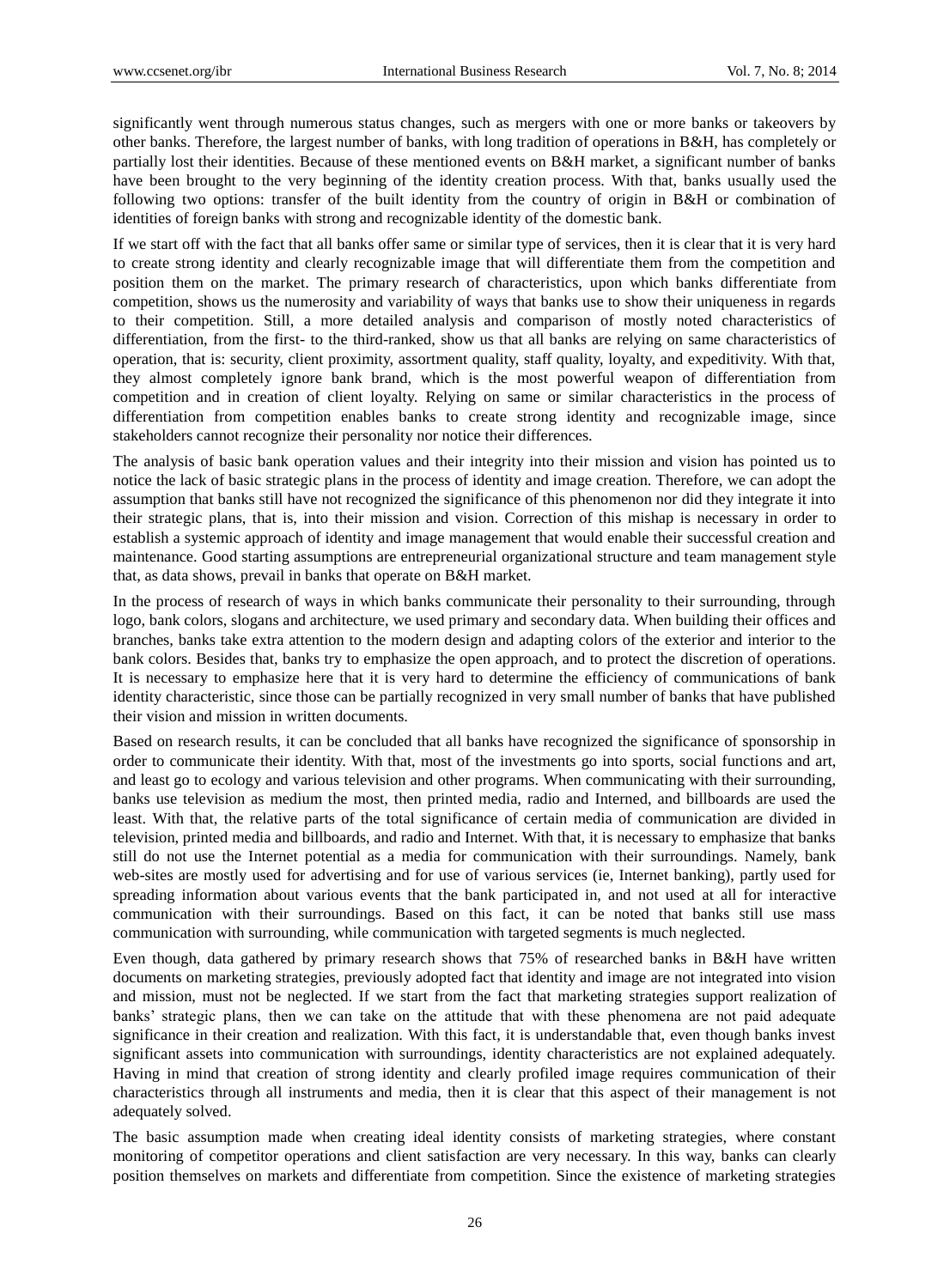has been taken into consideration already, we will shortly examine the following two aspects of ideal identity. The research results show that from the total number of surveyed banks, 83.33% researches client satisfaction, while all banks monitor the operations of their competition.

This data can bring us to a conclusion that banks almost completely fulfill assumptions that are necessary for creation of ideal identity. Nevertheless, they cannot neglect previously noted defects when determining and realizing marketing strategies. With that, it is necessary to conduct a more detailed analysis of goals and methods of client and competition research. Namely, creation of clearly profiled identity, that makes banks differentiate from the competition, requires research of their characteristics, and not only by their clients, but by competition as well. The results gathered through these researches are necessary for correction of ways of communication with surroundings, and for definition of new characteristic or redesign of the existing characteristics. Having in mind that identity and image are neglected in banks' strategic plans, it can be assumed that they are not adequately represented in research processes of banks.

Desired identity represents a way in which banks desire to be perceived in their surroundings, positioned on market, and in what amount they want to participate on markets. Managers of researched banks noted various characteristics of desired identity, and we grouped those into six basic groups: Secure bank, Domestic bank, Bank with quality services, Stable and reliable partner, Bank that helps development of social community, Bank with good client relationship, and Strongest bank. If we compare these results of primary research with the results of secondary research of written bank documents, we can conclude that there are significant deviances. Namely, the basic values that are integrated into bank mission are: improvement of quality of operations, client focus, contribution to economic development of country, while in their vision they defined that they anticipate to: satisfy client needs, become modern banks among the leading banks in B&H. If we start from the attitude that in visions represent identity characteristics upon which banks want to be recognized in surroundings, then we can adopt an assumption that managers have not recognized the significance of these values or that they are not familiar with them. This brings us to question the adequate communications of these characteristics to the surroundings.

From the total number of researched banks, 58.33% expects to be in the top five banks, 25% expect to be the leader on B&H market, 8.33% expects to be in top three, and 8.33% expects to be in the first eight banks. Banks with largest part (25%) expect to gain 8%, that is 10%, of market participation. On the basis of these results, it can be concluded that not even one bank expects market domination; they rather determine their position in relation to their strongest competition.

On the basis of gathered research results, we can emphasize the following suggestions:

- $\triangleright$  Banks need to integrate core values of operations into mission and vision so they can correct mistakes in their strategic planning. By implementation of core values of operations, and they are nothing but identity characteristics, banks would realize necessary assumptions of establishing systemic approach to their management. This would enable effective communication of identity characteristics to the internal and external public of the bank.
- $\triangleright$  Banks need to conduct a research on own and competitor identity. Gathered results from a research on strengths and weaknesses of own identity in relation to competitor identity, as well as on significance of certain operations characteristics for clients on targeted markets, would represent a foundation of creation and implementation of successful positioning strategy. In this way, B&H banks could overcome the most significant issue when differentiating and positioning, which is a mutual similarity.
- $\triangleright$  In order to find new identity characteristics, banks can use non-banking institutions and other modern business organizations as benchmarks.

## **References**

- Balmer, J. M. T., & Greyser, S. A. (2002). Managing the Multiple Identities of the Corporation. *California Management Review, 44*(3), 72–86. http://dx.doi.org/10.2307/41166133
- Balmer, J. M. T., & Soenen, G. B. (1999). The Acid Test of Corporate Identity Management. *Journal of Marketing Management, 15*(1–3), 69–92. http://dx.doi.org/10.1362/026725799784870441
- Balmer, J. M. T., & Stotvig, S. (1997). Corporate identity and private banking: a review and case study. *International Journal of Bank Marketing, 15*(5), 169–184. http://dx.doi.org/10.1108/02652329710175370
- Balmer, J. M. T., & Wilson, A. (1998). Corporate Identity There Is More to It Than Meets the Eye*. Int. Studies of Mgt. & Org*.